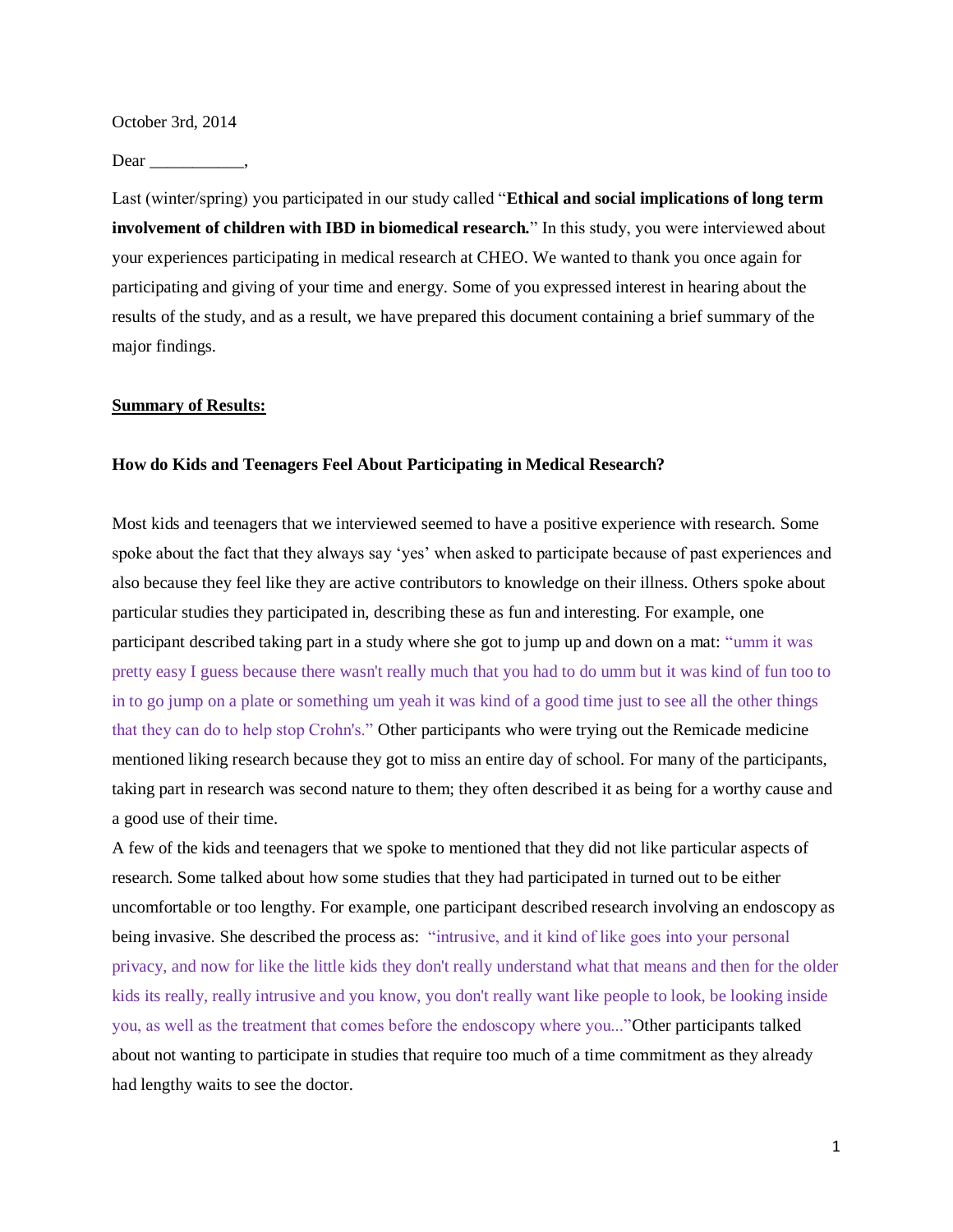#### **What Reasons Do Kids and Teenagers Have for Deciding to Participate in Research?**

We found that the kids and teenagers in this study had several reasons for agreeing to participate in biomedical research. In the interviews, many people talked about taking part in research in hopes of helping others and preventing other children and teenagers from experiencing what they went through. Others spoke about helping in terms of giving back to the research community and being an active contributor towards IBD research. For example, one participant said "Like all the struggles that you're going through you want to help them find and figure out the best ways to cope, ways to fix it, you know it something that like I don't know if everybody feels like this but I feel like I don't want to ignore it like I want to be able to help in any way that I can like it feels like you're kind of a part of the situation. And so I think personally that research is actually a really good thing like its helping the, like our knowledge about the disease progress and then also it's kind of like helping you feel like you're able to do something important and give back".

Other participants mentioned that they chose to take part in medical research because the study sounded interesting or the activities involved sounded fun. Some kids and teenagers said that they took part in research because they hoped that the research would be helpful to them at some point during their treatment. Also, kids and teenagers talked about participating in research because their parents said it was a good idea and so they went along with it. Finally, many kids and adolescents said that participating in research was just something they do as a normal part of their visit to CHEO. These participants talked about giving samples for both treatment and research purposes during regular CHEO visits. For example one participant described how the difference in samples was explained to her: "usually when I'm talking with them when I have a meeting with Doctor X he tells me, you're gonna get this blood work for me so I can see how you're doing and you're gonna take this blood work for this research/person and this for this person or research". The participants described giving samples for research as a part of their normal care activity at CHEO.

#### **What Reasons Do Kids and Teenagers Have for Deciding Not to Participate in Research?**

We also asked participants about their reasons for not wanting to participate in research. One of the most common reasons expressed was that it would take up too much time. Many kids and their parents mentioned taking time off both school and work to be present at their CHEO appointments. As a result, asking for additional time for research purposes was described as an 'extra commitment'. Based on the interviews, another common reason for not wanting to participate in medical research was that the study